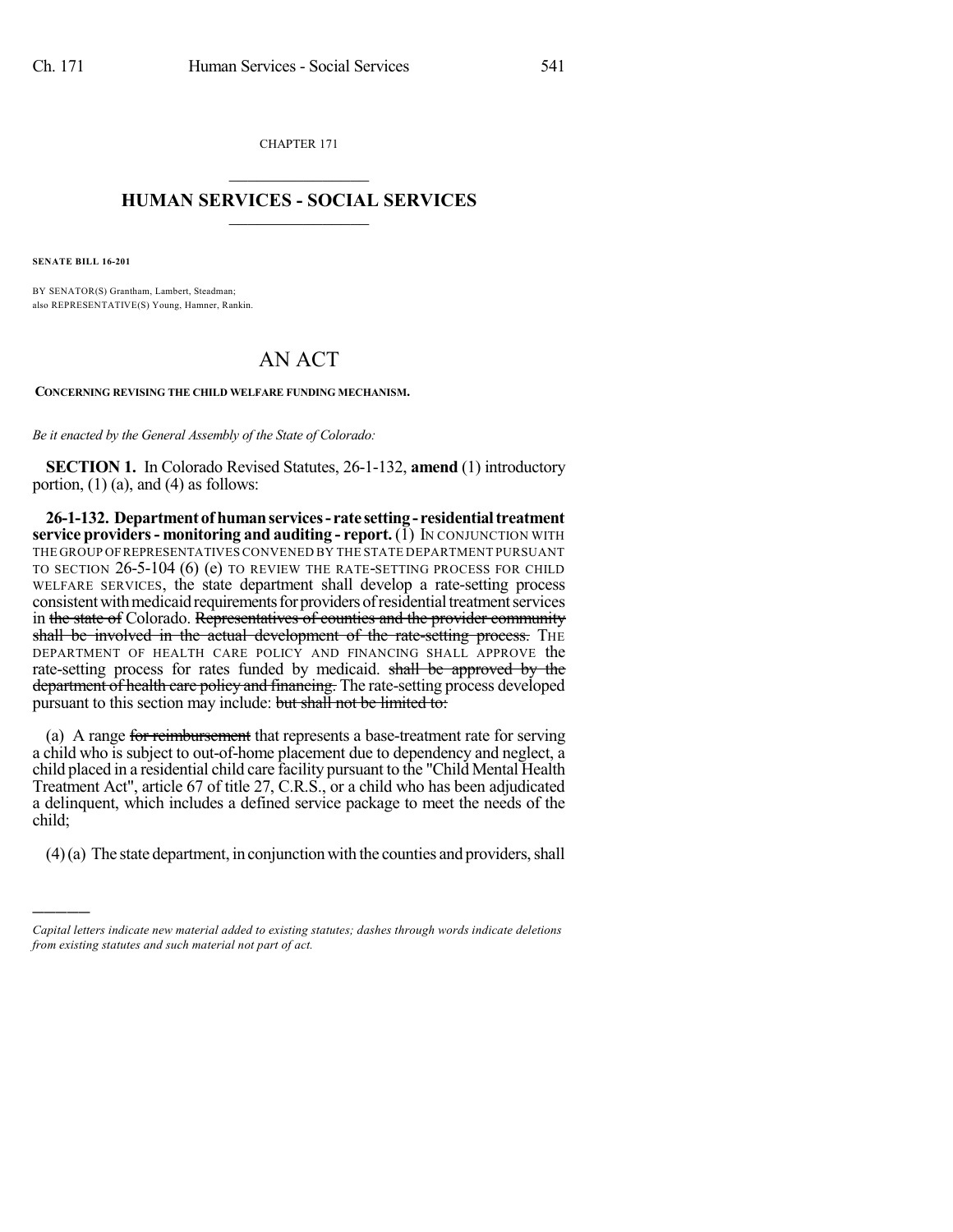submit an initial report to the joint budget committee of the general assembly on or before January 1,  $\frac{2008}{2017}$ , AND EVERY JANUARY 1 THEREAFTER. The report shall MUST include the rate-setting process and the implementation timeline developed pursuant to this section.

(b) The department of health care policy and financing and the state department, in consultation with the representatives of the counties and the provider community THE GROUP OF REPRESENTATIVES CONVENED BY THE STATE DEPARTMENT PURSUANT TO SECTION 26-5-104 (6) (e) TO REVIEW THE RATE-SETTING PROCESS FOR CHILD WELFARE SERVICES, shall review the rate-setting process every two years and shall submit any changes to the joint budget committee of the general assembly.

**SECTION 2.** In Colorado Revised Statutes, 26-5-103.5, **add** (6) as follows:

**26-5-103.5. Child welfare allocations committee - organization - advisory duties- allocations model.** (6) ON OR BEFORE JUNE 15, 2017, THE CHILD WELFARE ALLOCATIONS COMMITTEE SHALL CONSIDER DEVELOPING AN ALLOCATIONS MODEL BASED ON THE RECOMMENDATIONS DEVELOPED PURSUANT TO SECTION 26-5-104(9). NONE OF THE PROVISIONS OF SENATE BILL 16-201, ENACTED IN 2016, SUPERSEDE OR INFRINGE ON THE STATUTORY AUTHORITY OF THE CHILD WELFARE ALLOCATIONS COMMITTEE.

**SECTION 3.** In Colorado Revised Statutes, 26-5-104, **amend** (6) (d) and (6.5); and  $\text{add}(6)$  (e) and (9) as follows:

**26-5-104. Funding of child welfare services - rules - funding mechanism review.** (6) **County negotiations with providers.** (d) By July 1, 2008, and by July 1 of each even-numbered year thereafter, the state department shall complete a review of the methodology by which counties negotiate rates, services, and outcomes with licensed providers. which THE methodology USED is governed by rules promulgated by the state department pursuant to paragraph (b) of this subsection (6). In preparing for and conducting the review, the state department shall invite and accept the participation of representatives of the counties CONVENE A GROUP OF PERSONS REPRESENTING THE DIRECTORS OF COUNTY DEPARTMENTS OF HUMAN OR SOCIAL SERVICES and the provider community.

(e) ON OR BEFORE AUGUST 1, 2016, AS A CONTINUATION OF THE REVIEW CONDUCTED PURSUANT TO PARAGRAPH (d) OF THIS SUBSECTION (6) OF THE METHODOLOGY BY WHICH COUNTIES NEGOTIATE RATES, SERVICES, AND OUTCOMES WITH LICENSED PROVIDERS, THE STATE DEPARTMENT SHALL CONVENE A GROUP OF REPRESENTATIVES FROM THE STATE DEPARTMENT, COUNTIES, THE PROVIDER COMMUNITY, AND THE JOINT BUDGET COMMITTEE TO REVIEW THE RATE-SETTING PROCESS FOR PROVIDER COMPENSATION. ON OR BEFORE DECEMBER 15, 2016, THE GROUP SHALL PROVIDE THE JOINT BUDGET COMMITTEE AND THE CHILD WELFARE ALLOCATIONS COMMITTEE WITH A REPORT THAT RECOMMENDS WHETHER ANY CHANGES TO THE RATE-SETTING PROCESS FOR PROVIDER COMPENSATION ARE ADVISABLE AND,IF SO,THE RECOMMENDED PROCESS OR METHODOLOGY.THE GROUP IS NOT REQUIRED TO RECOMMEND CHANGES TO THE CURRENT RATE-SETTING PROCESS IF IT DETERMINES THAT THE CURRENT RATE-SETTING PROCESS IS THE PREFERABLE OPTION.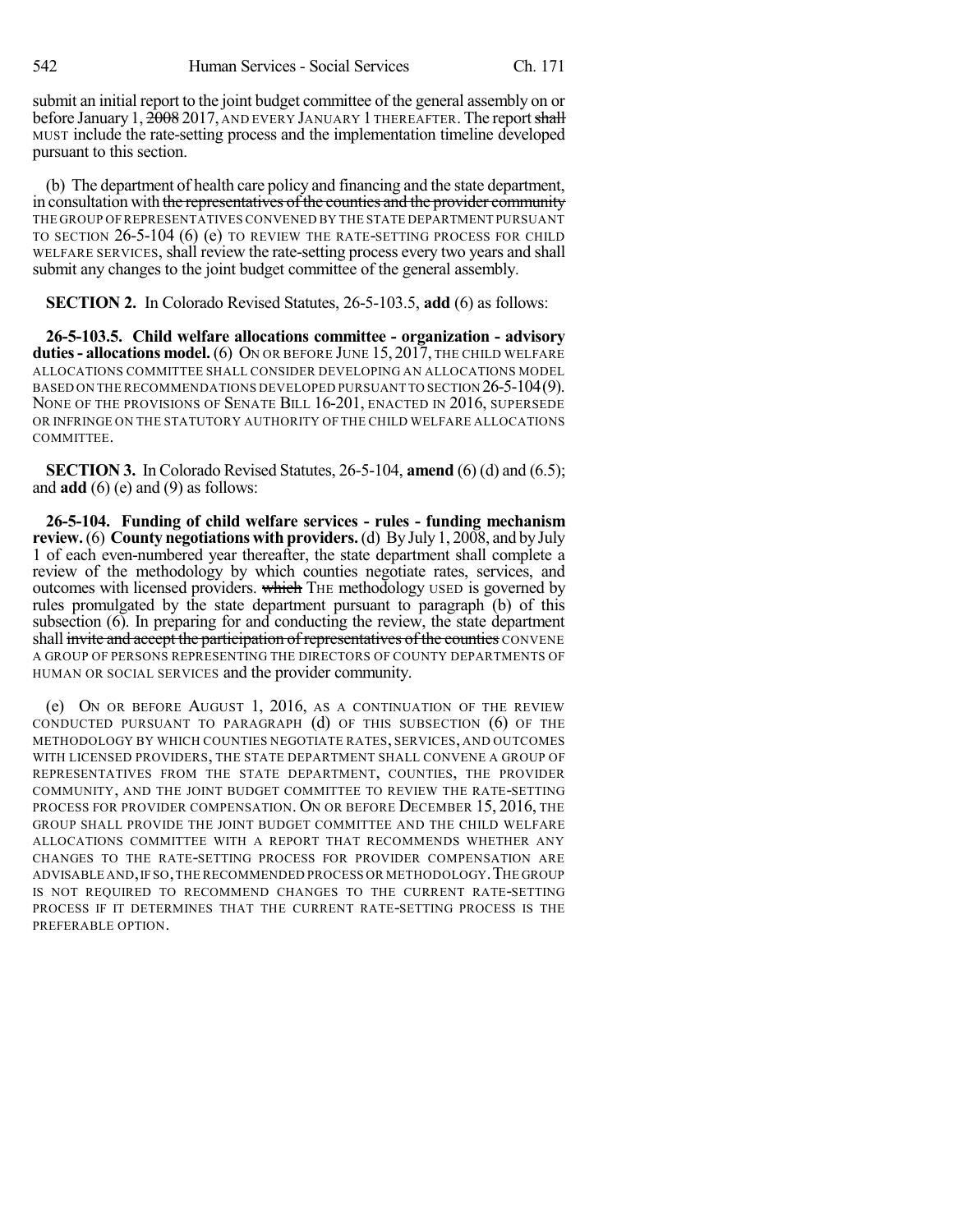$(6.5)$  The state department shall analyze and evaluate expenditures as reported by child placement agencies each year and compare such expenditures to county expenditures for the provision of foster care services. The state department shall provide, at least on an annual basis, such analyses and comparisons to county departments AND THE JOINT BUDGET COMMITTEE.

(9) **Childwelfare funding review and restructure.**(a) ON OR BEFORE AUGUST 1,2016,THE CHILD WELFARE ALLOCATIONS COMMITTEE SHALL CONSIDER WHETHER A RESTRUCTURING OF CHILD WELFARE FUNDING POLICY WOULD BE ADVISABLE.THE CHILD WELFARE ALLOCATIONS COMMITTEE SHALL SOLICIT AND INCLUDE INPUT FROM ANY INTERESTED COUNTY COMMISSIONERS, DIRECTORS OF COUNTY DEPARTMENTS OF HUMAN OR SOCIAL SERVICES, COUNTY CHILD WELFARE DIRECTORS, COUNTY FINANCIAL OFFICERS, THE STATE DEPARTMENT, AND THE JOINT BUDGET COMMITTEE IN ITS CONSIDERATION OF CHILD WELFARE FUNDING RESTRUCTURING. ANY SUCH POLICY CHANGES MUST REFLECT FEDERAL AND STATE LAW, AS WELL AS CURRENT CHILD WELFARE PRACTICES.

(b) ON OR BEFORE DECEMBER 15, 2016, THE CHILD WELFARE ALLOCATIONS COMMITTEE SHALL PROVIDE THE JOINT BUDGET COMMITTEE WITH ITS FINDINGS AND ANY RECOMMENDATIONS FOR RESTRUCTURING CHILD WELFARE FUNDING. THE RECOMMENDATIONS MUST INCLUDE THE INPUT FROM STAKEHOLDERS AS PROVIDED FOR IN PARAGRAPH (a) OF THIS SUBSECTION (9), AND MAY INCLUDE STANDARDS FOR A NEW ALLOCATIONS MODEL FOR CHILD WELFARE FUNDING AND AN EVALUATION PROCESS. THE CHILD WELFARE ALLOCATIONS COMMITTEE IS NOT REQUIRED TO RECOMMEND CHANGES TO THE CURRENT CHILD WELFARE FUNDING STRUCTURE IF IT DETERMINES THAT THE CURRENT STRUCTURE IS THE PREFERABLE OPTION.

(c) THE CHILD WELFARE ALLOCATIONS COMMITTEE SHALL CONSIDER INPUT FROM STAKEHOLDERS AS PROVIDED FOR IN PARAGRAPH (a) OF THIS SUBSECTION (9) IN DISCUSSING:

(I) FUNDING FOR COUNTY LEVEL STAFF, SERVICES, CHILD WELFARE-RELATED OPERATIONAL EXPENSES, AND ADMINISTRATIVE AND SUPPORT FUNCTIONS;

(II) STRATEGIES THAT ENHANCE THE FLEXIBILITY FOR COUNTIES TO USE CHILD WELFARE FUNDING IN ACCORDANCE WITH STATE AND FEDERAL LAWS;

(III) STRATEGIES TO IMPROVE JOB ENRICHMENT AND EMPLOYEE RETENTION;

(IV) THE IMPACT OF ANY RECOMMENDATION ON LOCAL SPENDING REQUIREMENTS;

(V) ANY STATUTORY CHANGES NECESSARY TO IMPLEMENT THE RECOMMENDATIONS; AND

(VI) ALLOCATIONS THAT SUPPORT CURRENT CHILD WELFARE PRACTICES.

(d) ON OR BEFORE JANUARY 1, 2018, AND EACH JANUARY 1 THEREAFTER, THE CHILD WELFARE ALLOCATIONS COMMITTEE SHALL SUBMIT AN ANNUAL REPORT TO THE JOINT BUDGET COMMITTEE, THE PUBLIC HEALTH CARE AND HUMAN SERVICES COMMITTEE OF THE HOUSE OF REPRESENTATIVES, AND THE SENATE HEALTH AND